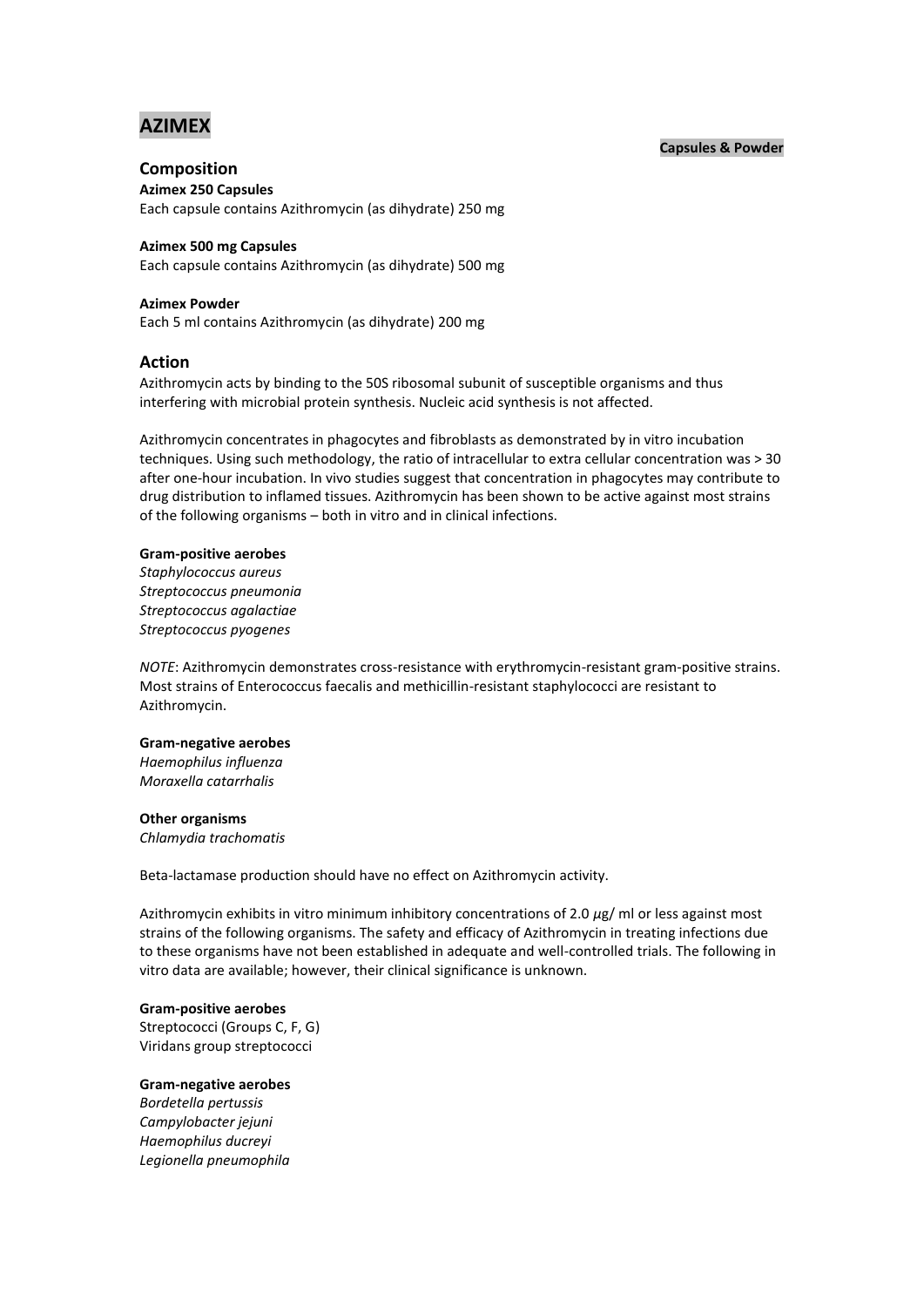## **Anaerobic bacteria**

*Bacteroides bivius Peptostreptococcus species*

## **Other organisms**

*Borrelia burgdorferi Mycoplasma pneumoniae Treponema pallidum Ureaplasma urealyticum*

## **Indications**

Azimex is indicated for the treatment of patients with mild to moderate infections (pneumonia: caused by susceptible strains of the designated microorganisms in the specific conditions listed below. As recommended dosages, duration's of therapy, and applicable patient populations vary among these infections.

## **Lower Respiratory Tract**

Acute bacterial exacerbations of chronic obstructive pulmonary disease due to *Haemophilus influenza, Moraxella catarrhalis, or Streptococcus pneumoniae.*

Community-acquired pneumonia of mild severity due to *Streptococcus pneumoniae* or *Haemophilus influenza* in patients appropriate for outpatient oral therapy.

*NOTE:* Azithromycin should not be used in patients with pneumonia who are judged inappropriate for outpatient oral therapy because of moderate to severe illness or risk factors such as any of the following:

Patients with nosocomially acquired infections. Patients with known or suspected bacteremia, Patients requiring hospitalization, Elderly or debilitated patients, or

Patients with significant underlying health problems that may compromise their ability to respond to their illness (including immunodeficiency or functional aspienia).

#### **Upper Respiratory Tract**

*Streptococcal pharyngitis / tonsillitis*-As an alternative to first line therapy of acute Pharyngitis / tonsillitis due to Streptococcus Pyogenes occurring in individuals who cannot use first line therapy.

*NOTE*: Penicillin in the usual drug of choice in the treatment of Streptococcus Pyogenes infections and the prophylaxis of rheumatic fever. Azimex is often effective in the eradication of susceptible strains of Streptococcus Pyogenes from the nasopharynx. Because some strains are resistant to Azimex, susceptibility tests should be performed when patients are treated with Azimex. Data establishing efficacy of Azithromycin in subsequent prevention of rheumatic fever are not available.

#### **Skin and Skin Structure**

Uncomplicated skin and skin structure infections due to *Staphylococcus aureus*, Streptococcus pyogenes, or *Streptococcus agalactiae*. Abscesses usually require surgical drainage.

#### **Sexually Transmitted Diseases**

Non-gonococcal uretheritis and cervicitis due to chlamydia trachomatis.

Azimex, at the recommended dose, should not be relied upon to treat gonorrhea or syphilis. Antimicrobial agents used in high doses for short periods to treat non –gonococcal uretheritis may mask or delay the symptoms of incubating gonorrhea or syphilis. All patients with sexually transmitted uretheritis or cervicitis should have a serologic test for syphilis and appropriate cultures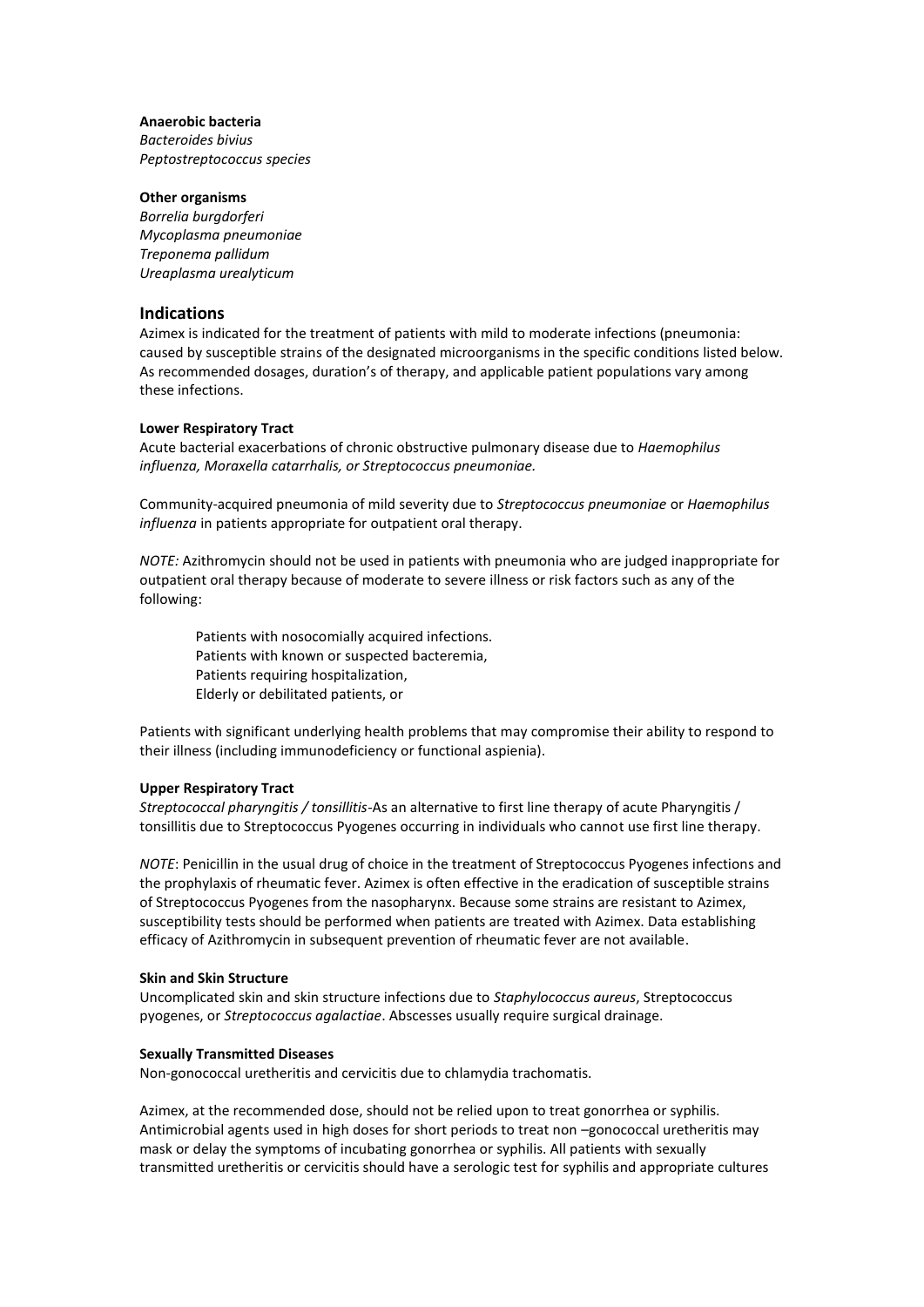for gonorrhea performed at the time of diagnosis. Appropriate antimicrobial therapy and follow-up tests for these diseases should be initiated if infection is confirmed.

Appropriate culture and susceptibility tests should be performed before treatment to determine the causative organism and its susceptibility to Azithromycin. Therapy with Azimex may be initiated before results of these tests are known; once the results become available, antimicrobial therapy should be adjusted accordingly.

## **Contraindications**

Azithromycin is contraindicated in patients with known hypersensitivity to Azithromycin, erythromycin, or any macrolide antibiotic.

#### **Warnings**

Rare serious allergic reactions, including angioedema and anaphylaxis, have been reported in patients on Azithromycin therapy. Despite initially successful symptomatic treatment of the allergic symptoms, when symptomatic therapy was discontinued, the allergic symptoms recurred soon thereafter in some patients without further Azithromycin exposure. These patients required prolonged periods of observation and symptomatic treatment.

The relationship of these episodes to the long tissue half-life of Azithromycin and subsequent prolonged exposure to antigen is unknown at present.

If an allergic reaction occurs, the drug should be discontinued and appropriate therapy should be instituted. Physicians should be aware that reappearance of the allergic symptoms might occur when symptomatic therapy is discontinued.

In the treatment of pneumonia, Azithromycin has only been shown to be safe and effective in the treatment of community-acquired pneumonia of mild severity due to Streptococcus pneumonie or Haemonphilus influenza in patients appropriate for outpatient oral therapy.

Azithromycin should not be used in patients with pneumonia who are judged to be inappropriate for outpatient oral therapy because of moderate to severe illness or risk factors such as any of the following: patients with nosocomially acquired infections, patients with known or suspected bacteremia, patients requiring hospitalization, elderly or debilitated patients, or patients with significant underling health problems that may compromise their ability to respond to their illness (Including immunodeficiency or functional asplenia). Pseudomembranous colitis has been reported with nearly all antibacterial agents and may range in severity from mild to life threatening. Therefore, it is important to consider this diagnosis in patients who present with diarrhea subsequent to the administration of antibacterial agents.

Treatment with antibacterial agents alters the normal flora of the colon and may permit overgrowth of clostridia. Studies indicate that a toxin produced by *Clostridium difficile* is a primary cause of "antibiotic- associated colitis."

After the diagnosis of pseudomembranous colitis has been established, therapeutic measures should be initiated. Mild cases of pseudomembranous colitis usually respond to discontinuation of the drug alone.

In moderate to severe cases, consideration should be given to management with fluids and electrolytes, protein supplementation, and treatment with an antibacterial drug clinically effective against clostridium difficile colitis.

## **Adverse Reactions**

In clinical trials, most of the reported side effects were mild to moderate in severity and were reversible upon discontinuation of the drug. Patients, who discontinued Azithromycin therapy because of treatment related side effects, were related to the gastrointestinal tract, e.g. nausea,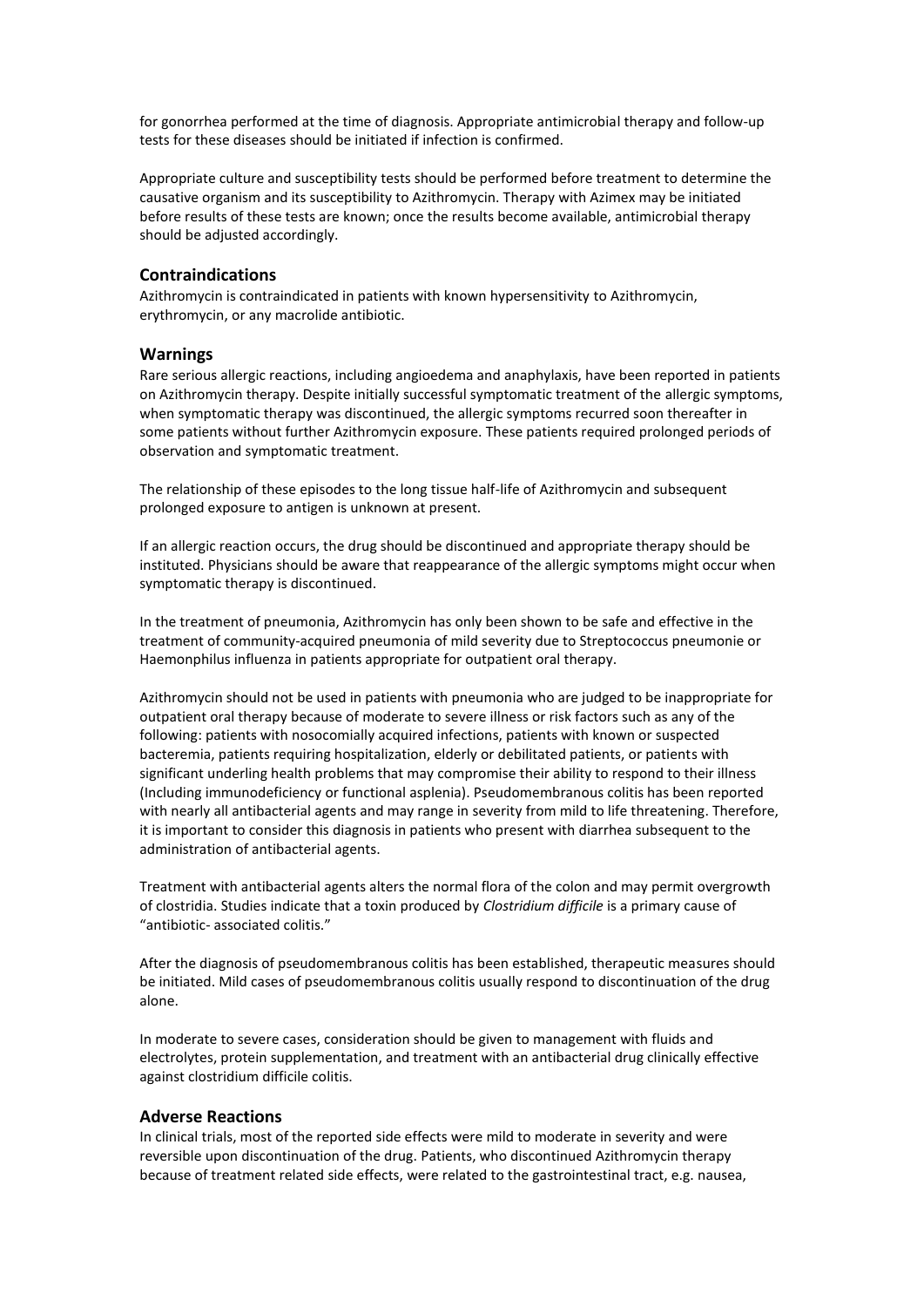vomiting, diarrhea, or abdominal pain. Rare but potentially serious side effects were angioedema and cholestatic jaundice.

## **Clinical**

## *Multiple dose regimens*

Overall, the most common side effects in patients receiving the multiple dose regimen of Azithromycin were related to the gastrointestinal system with diarrhea / loose stools ( 5%) nausea (3%) and abdominal pain (3%) being the most frequently reported. No other side effects occurred with a frequency of 1% or less included the following:

*Cardiovascular:* Palpitations chest pain.

*Gastrointestinal:* Dyspepsia, flatulence, vomiting, melena, and cholestatic jaundice.

*Genitourinary:* Monilia, vaginitis, and nephritis.

*Nervous system:* Dizziness, headache, vertigo, and somnolence.

*General:* Fatigue.

*Allergic:* Rash, photosensitivity, and angioedema.

Single 1-gram dose regimen; Overall, the most common side effects in patients receiving a single dose regimen of 1 gram of Azithromycin were related to the gastrointestinal system and were more frequently reported than in patients receiving the multiple- dose regimen.

Side effects that occurred in patients on the single one-gram dosing regimen of Azimex with a frequency of 1 % or greater included diarrhea / loose stools ( 7%) nausea (5%) vomiting (2%) and vaginitis (2%).

Laboratory abnormalities, Significant abnormalities (irrespective of drug, relationships occurring during the clinical trials were reported as follows:

With an incidence of 1-2% elevated serum creatinine phosphokinase, potassium, ALT ( SGPT ) GGT, and AST ( SGOT) with an incidence of less than 1 % leukopenia, neutropenia decreased platelet count elevated serum alkaline phosphate.

When follow up was provided, changes in laboratory tests appeared to be reversible. In multiple-dose clinical trials involving more than 3000 patients, 3 patients discontinued therapy because of treatment related liver enzyme abnormalities and because of a renal function abnormality.

## **Precautions**

## *Hepatotoxicity*

No dose adjustment is recommended for patients with mild to moderate hepatic impairment (GFR 10 – 80 mL/min). Nonetheless, since liver is the principal route of elimination for azithromycin, the use of azithromycin should be undertaken with caution in patients with significant hepatic disease. Caution should be exercised when azithromycin is administered to patients with severe renal impairment.

Abnormal liver function, hepatitis, cholestatic jaundice, hepatic necrosis, and hepatic failure have been reported, some of which have resulted in death. Discontinue azithromycin immediately if signs and symptoms of hepatitis occur.

## *Prolongation of the QT interval*

Ventricular arrhythmias associated with prolonged QT interval, including ventricular tachycardia and torsades de pointes have been reported with macrolide products including azithromycin.

Azithromycin should be used with caution in patients:

• predisposed to QT interval prolongation: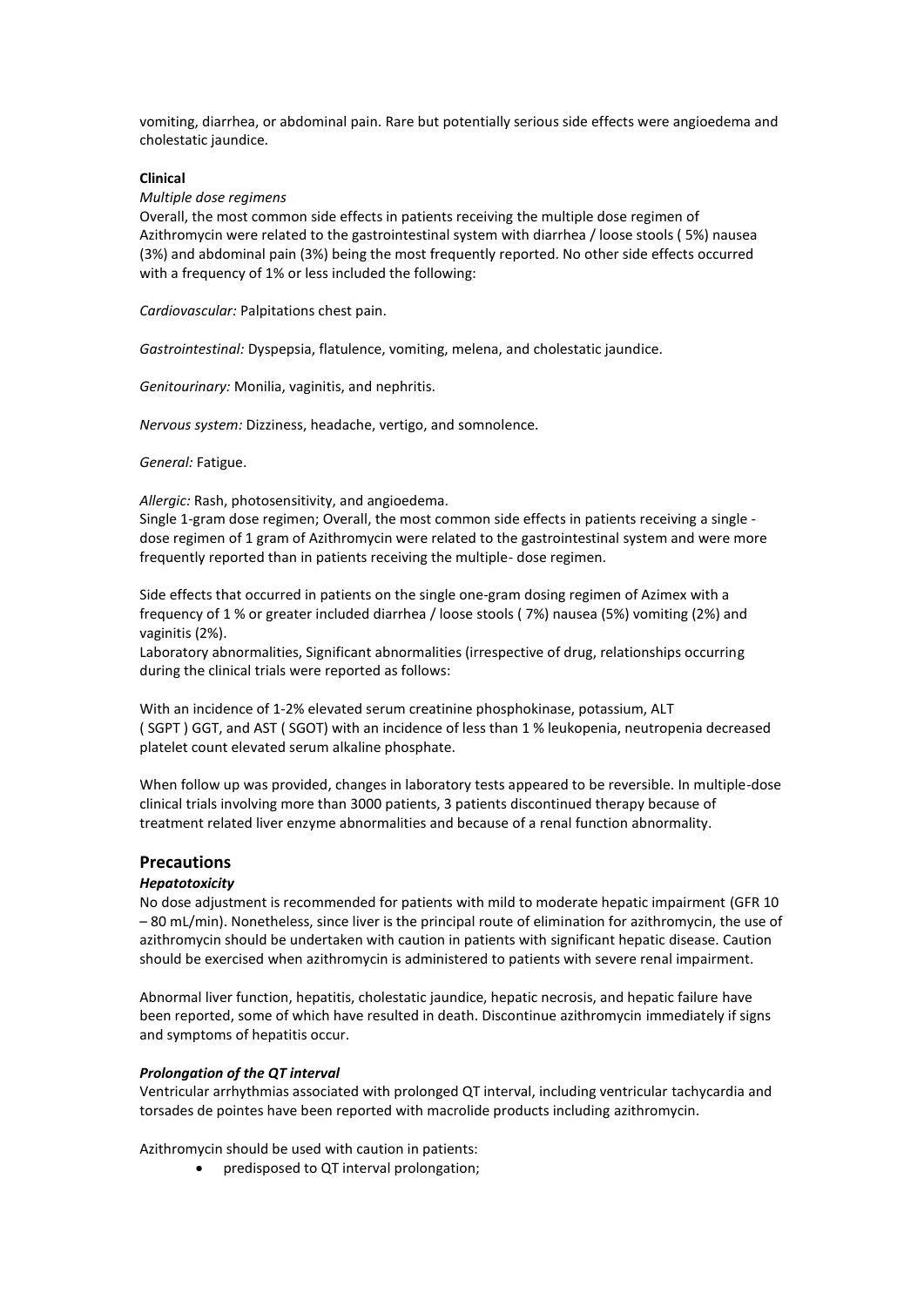- taking other medications known to prolong the QT interval such as antiarrythmics of classes IA and III; antipsychotic agents; antidepressants; and fluoroquinolones;
- with electrolyte disturbance, particularly in cases of Hypokalaemia and hypomagnesemia;
- with clinically relevant bradycardia, cardiac arrhythmia or cardiac insufficiency;
- Elderly: elderly patients may be more susceptible to drug-associated effects on the QT interval.

## **Pregnancy**

## *Category B*

Animal reproduction studies have failed to demonstrate a risk to the fetus and there are no adequate and well-controlled studies in pregnant women.

## **Nursing Mothers**

It is not known whether Azithromycin is excreted in human milk. Because many drugs are excreted in human milk, caution should be exercised when Azithromycin is administered to a nursing woman.

## **Pediatric Use**

Acute Otitis Media (dosage regimen. 10 mg/kg on Day 1 followed by 5 mg/kg on Days 2-5): Safety and effectiveness in the treatment of children with otitis media less than 6 months of age have not been established

Community-Acquired Pneumonia (dosage regimen: 10 mg/kg on Day 1 followed by 5 mg/kg on Days 2-5). Safety and effectiveness in the treatment of children with community-acquired pneumonia less than 6 months of age have not been established.

Safety and effectiveness for pneumonia due to *Chlamydia pneumoniae* and *Mycoplasma pneumoniae* were documented in pediatric clinical trials.

Safety and effectiveness for pneumonia due to *Haemophilus influenza* and *Streptococcus pneumoniae* were not documented bacteriologically in the pediatric clinical trial due to difficulty in obtaining specimens.

Use of Azithromycin for these two microorganisms is supported, however, by evidence from adequate and well-controlled studies in adults Pharyngitis/tonsillitis (dosage regimen: 12 mg/kg on Days 1-5): Safety and effectiveness in the treatment of children with pharyngitis/tonsillitis under 2 years of age have not been established.

Studies evaluating the use of repeated courses of therapy have not been conducted.

## **Geriatric Use**

Pharmacokinetic parameters in older volunteers (65-85 years old) for the 5-day therapeutic regimen. Dosage adjustment does not appear to be necessary for older patients with normal renal and hepatic function receiving treatment with this dosage regimen.

### **Information for Patients**

Patients should be cautioned to take this medication at least one hour prior to a meal or at least two hours after a meal. This medication should not be taken with food.

Patients should also be cautioned not to take aluminium-and magnesium-containing antacids and Azithromycin simultaneously.

The patient should be directed to discontinue Azithromycin immediately and contact a physician if any signs of an allergic reaction occur.

## **Drug Interactions**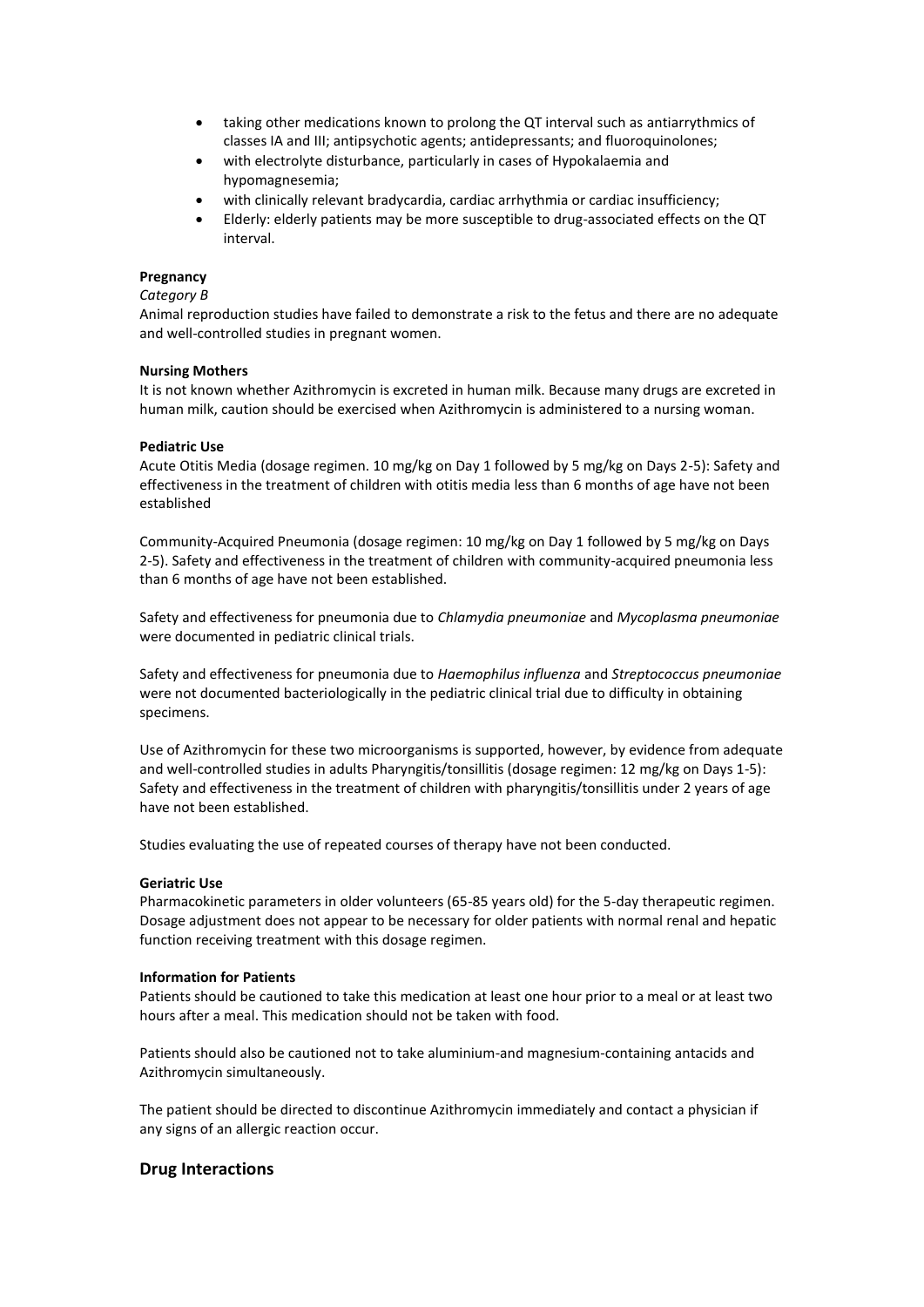#### *Ergot derivatives*

Because of the theoretical possibility of ergotism, Azithromycin, and ergot derivatives should not be co-administered.

## **Special administration advised with the following:**

#### *Antacids*

In patients receiving Azithromycin and antacids, Azithromycin should be taken at least 1 hour before or 2 hours after the antacid.

#### *Cimetidine*

a single dose of cimetidine administered 2 hours before Azithromycin had no effect on the pharmacokinetics of azithromycin.

### **Special precautionary monitoring advised with the following**

#### *Cyclosporin*

some of the related macrolide antibiotics interfere with the metabolism of cyclosporine. In the absence of pharmacokinetic studies or clinical data investigating potential interaction between Azithromycin and cyclosporine, caution should be exercised before co-administration of these two drugs. If co-administration is necessary, cyclosporine levels should be monitored and the dose adjusted accordingly.

#### *Digoxin*

some of the macrolide antibiotics have been reported to impair the metabolism of digoxin (in the gut) in some patients. Therefore, in patients receiving concomitant Azithromycin, a related azalide antibiotic, and digoxin the possibility of raised digoxin levels should be borne in mind.

#### *Warfarin*

In a pharmacokinetic interaction study, Azithromycin did not alter the anticoagulant effect of a single 15 mg dose of warfarin administered to healthy volunteers. Azithromycin and warfarin may be coadministered, but monitoring of the prothrombin time should be continued as routinely performed.

#### *Terfenadine*

There have been less frequent reports of an interaction in patients receiving Azithromycin and terfenadine where the possibility of such an interaction could not be entirely excluded

## **Dosage and Administration**

## **Azimex 250 mg capsules**

Azimex should be given at least 1 hour before or 2 hours after a meal.

The recommended dose of Azimex for the treatment of individuals 16 years of age and older with mild to moderate acute bacterial exacerbation's of chronic obstructive pulmonary disease pneumonia pharyngitis / tonsillitis ( as second - line therapy ) and uncomplicated skin and skin structure infections due to the indicated organisms is 500 mg as a single dose on the first day followed by 250 mg once daily on days 2 through 5 for a total dose of 1.5 grams of Azimex.

The recommended dose of Azimex for the treatment of non-gonococcal uretheritis and cervicitis due to C. trachomatis is a single 1-gram (1000 mg) dose of Azimex.

#### **Azimex 500 mg capsules**

#### *Adult*

For all indications other than sexually transmitted disease, the total dose is 1.5 g which should be given as 500 mg daily for three days.

For sexual transmitted diseases caused by Chlamydia trachomatis, the dose is 1 g given as a single dose.